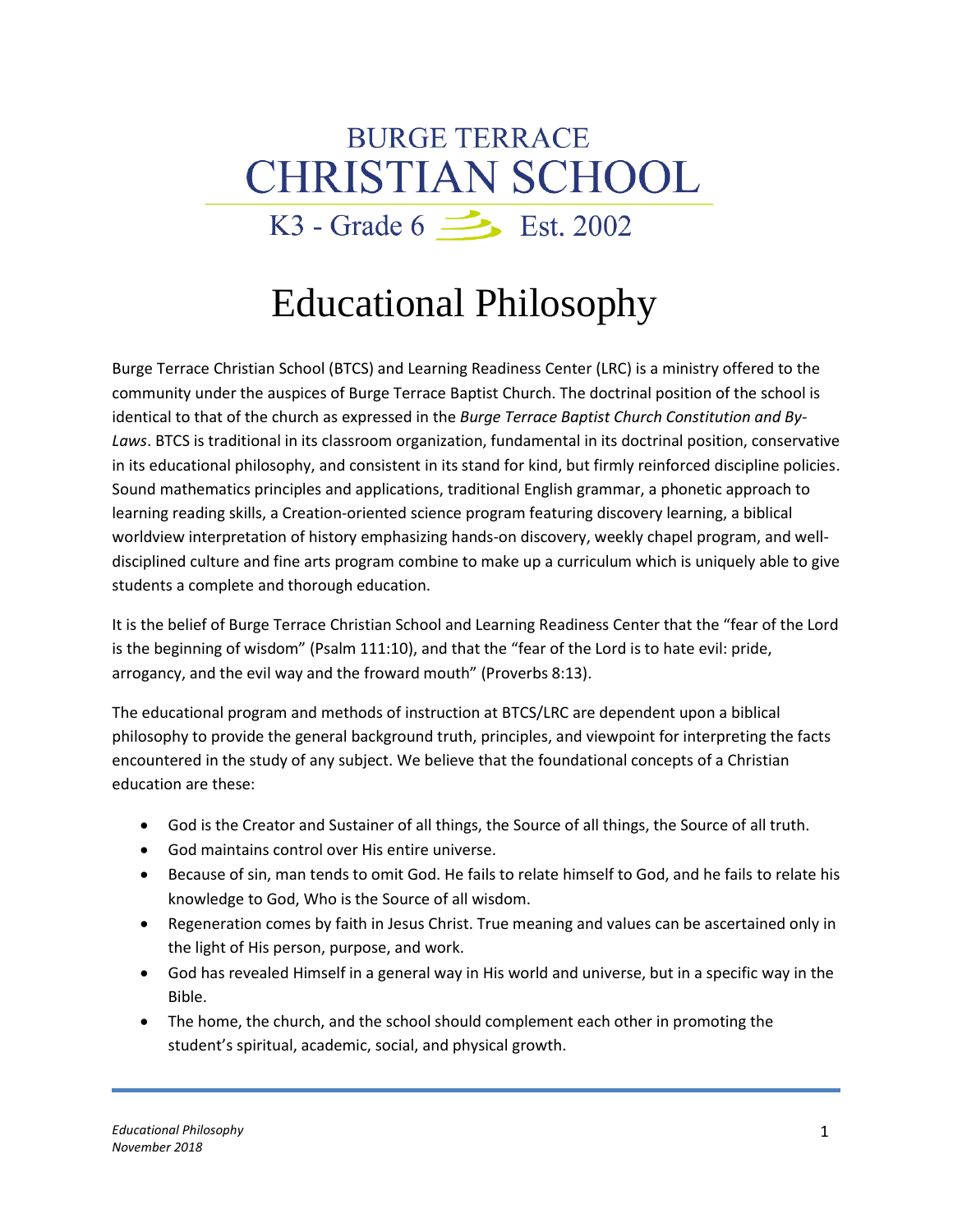- The teacher stands in the place of the parent during the school day.
- God has given differing abilities to each student. It is the teacher's responsibility to challenge each student according to his/her ability.
- Although the Christian is not to be conformed to this world, he/she must recognize and accept his/her responsibilities in our democratic society and in the world.
- The student's home, church, and school experiences are to be a preparation for a life of fellowship with God and of service.

Therefore, the student must be taught:

- That the Lord Jesus Christ is the Son of God Who came to earth to die for his/her sin.
- That it is necessary that he/she be born again by the Spirit of God through receiving the Lord Jesus Christ as personal Lord and Savior.
- That growth in the Christian life depends upon fellowship with God through reading the Bible, prayer, and service.
- That the Bible is the only Word of God. It is inerrant, practical and vitally important.
- The application of biblical ethics and standards of morality to every facet of daily life.
- To demonstrate honesty, courtesy, kindness, and respect for others.
- The urgency of personal soul winning and world missions.
- To get along with non-Christians and Christians of differing viewpoints.
- To relate the various subject matter areas to the truth of biblical statement and principle.
- To apply him/herself to his/her work completely in order that various responsibilities might be fulfilled.
- To work independently and cooperatively.
- To think for him/herself and to stand up for his/her personal convictions in the face of pressure.
- To develop his/her own creative skills.
- To develop appreciation for and competence in the fine arts disciplines.
- To develop excellent communication skills.
- To develop knowledge and skills required for future study or occupational competence.
- To develop wholesome desires and discretion in physical and intellectual recreation.
- To respect our American heritage and to understand the current problems facing our country and its citizens.
- The importance of using this life to prepare for citizenship in Heaven.

## **Summary of Educational Philosophy**

It is the responsibility of education to effectively change lives. Mankind has been created by God with a unique capacity for intellectual attainment, volitional independence, and spiritual sensitivity. Human beings, however, find themselves in a depraved condition with the potential of these areas severely curtailed by the spiritual deadness which is their lot due to Adam's fall. God has provided through the